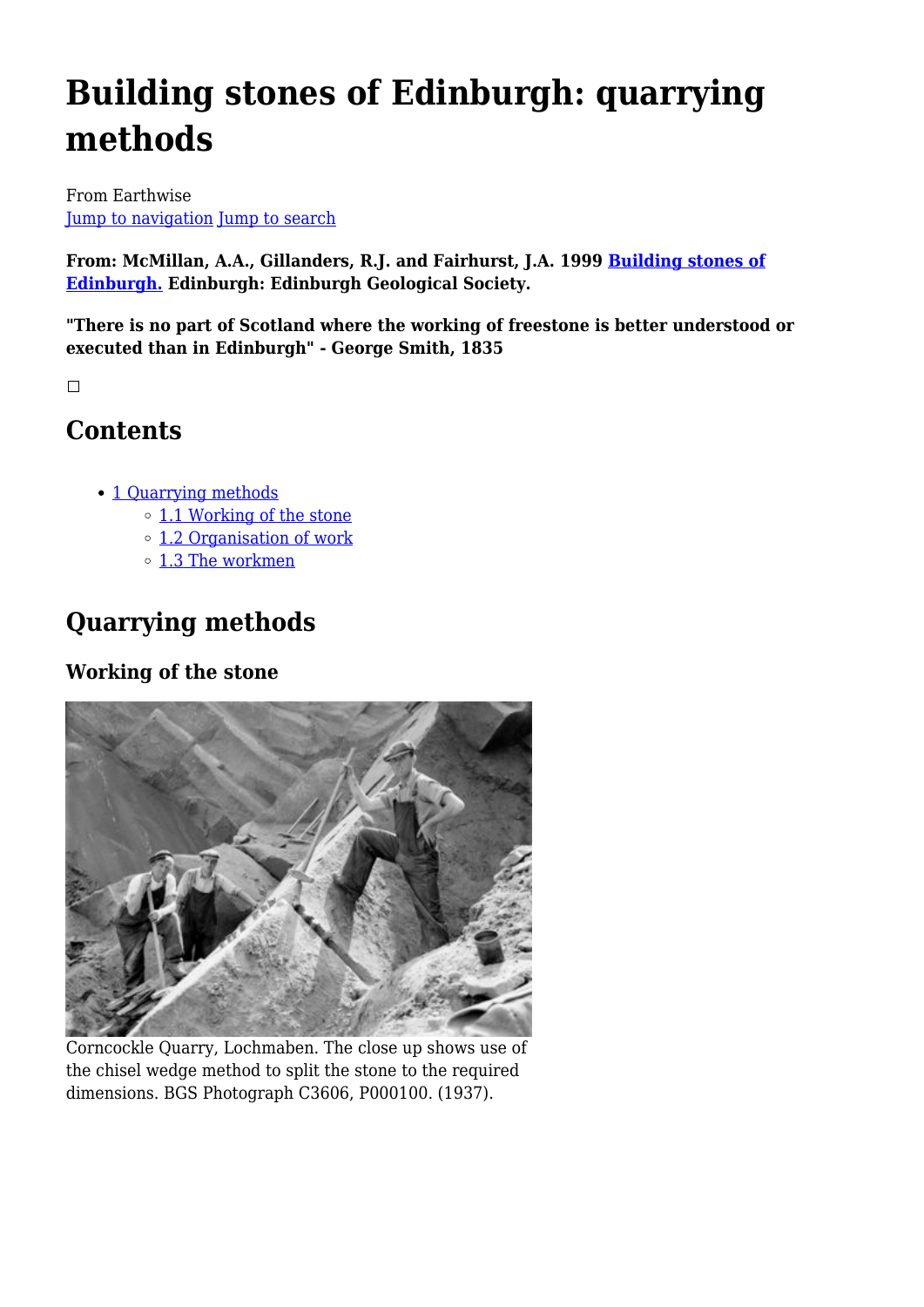

Hand implements used in stone working. Adapted from Merrill, G R Stones for Building and Decoration. (1910, New York: John Wiley & Sons) 1. Tooth chisel used on soft stone 2. Chisel or drove 3 Chisel used on soft stone and driven with wooden mallet 4. Point, cutting end in form of a pyramidal point 5. Hand drill or jumper used for making holes for 'plug & feather' splitting 6& 7. Point for use on hard stone 8. Splitting chisel for splitting and cutting of hard stone such as granite 9. Chisel used on soft stone and driven with wooden mallet 10. Face hammer, square-faced, for roughly shaping blocks 11. Sledge or striking hammer used in driving large wedges for splitting stone 12. Patent or bush hammer with deeply grooved faces 13. Ax or pean hammer with two opposite cutting edges 14. Wedge (plug) and feather used in the process of splitting (up to 8cm long); long wedges (30 cm) for splitting off large blocks 15. Mallet, wooden, cylindrical head, used in cutting of soft stone 16. Hand hammer, smooth-faced, for hand-drilling, pointing and chiselling hard rocks 17. Grub saw for cutting stone by hand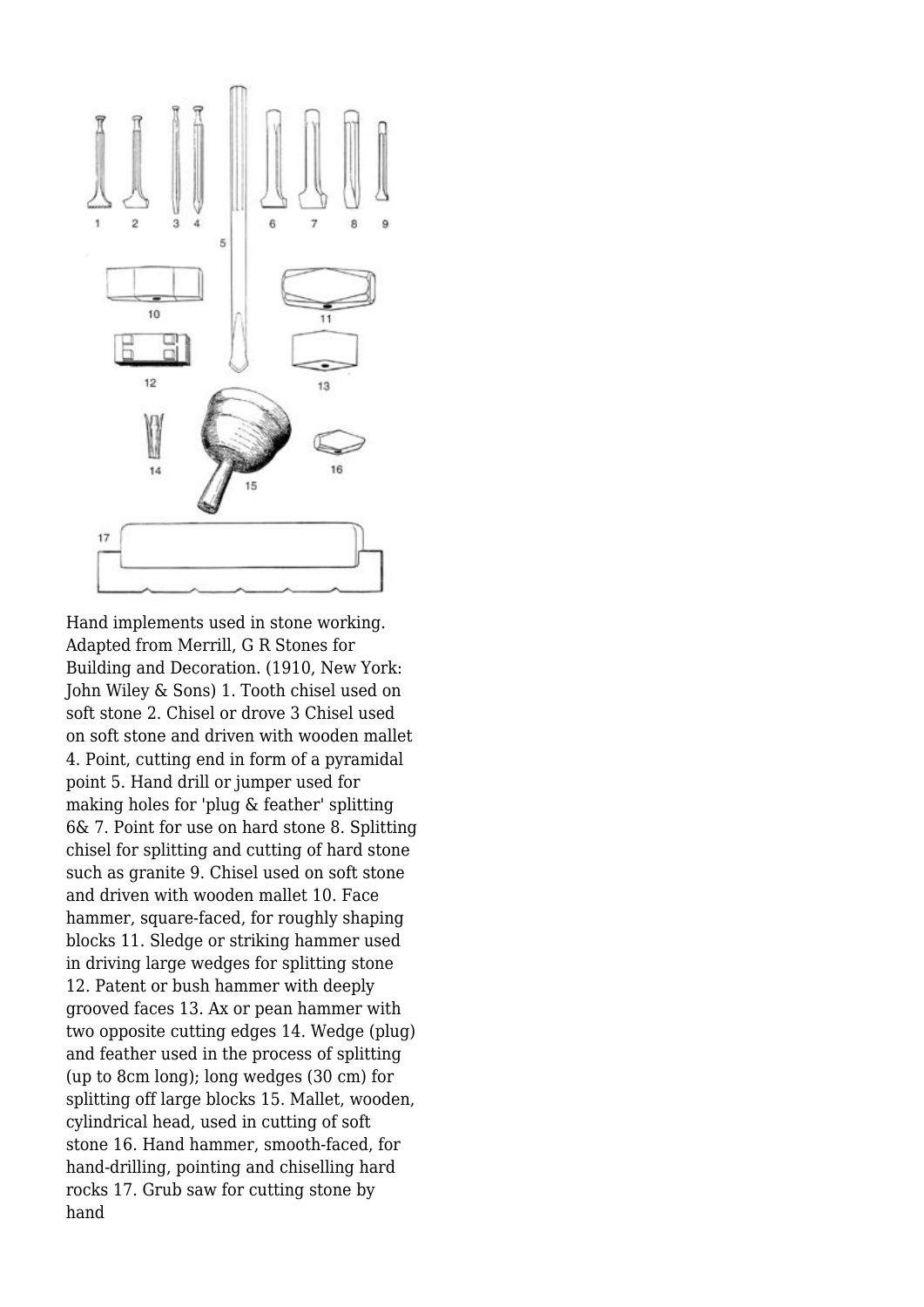The ability of the quarryman to appreciate and exploit the geological character of stone is of prime importance to its successful use in buildings. Sandstones from different quarries differ in quality in their colour, texture, hardness and ability to resist weathering. The qualities of a stone may not be obvious until it has been exposed to the weather in a building for several years. Differential weathering is often seen in a quarry face particularly if the quarry is used only intermittently and the experienced quarryman uses a knowledge of weathering characteristics to predict how the stone will stand in a building. Minute fissures (vents or drys) or 'sand holes' may only show when the stone is used in a building. Almost as troublesome as fissures are the nodules of hard material 'white' or 'bastard whin' found, for example, in the Redhall quarries, Edinburgh and the beds of whin which had to be blasted in Binny Quarry, West Lothian.



Corsehill Quarry, Annan. In the dressing yard masons are shown at work using mells (wooden mallets) and chisels on the stone. Note that many of the blocks were sawn and that the small holes cut in the faces were used for gripping the block with dogs and chain sling (see block in the foreground). BGS Photograph C3603. P000097 (1937).



Corsehill Quarry, Annan. Dumfriesshire. New section of quarry. Just after a blast loosened blocks are being raised to surface using a chain sling. Note the differential weathering, the hard sandstones stand proud while the interbedded fine-grained silty mudstones being softer, are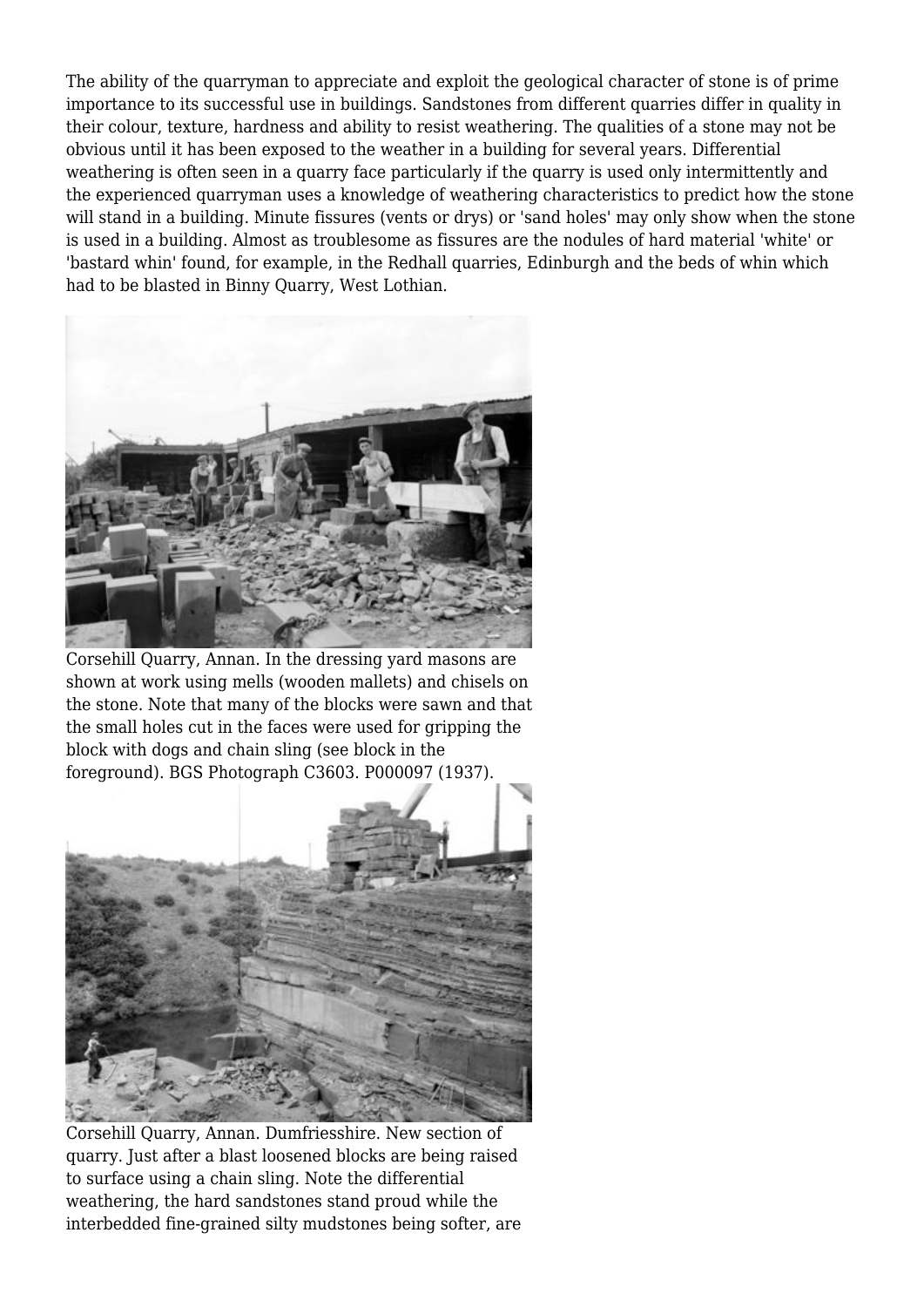weathered back into the face. The structure at the top of the cliff is there to hold down a stay of the crane (out of view). The rock is early Triassic fine-grained water-laid sandstone. The interbedding indicates different conditions at the time of deposition of the sediments.

The equipment and methods used to work sandstone have changed little over the centuries. Examples of some of the manual tools are shown in thie illustation. A photograph of quarrymen at work in Corncockle Quarry, taken in the 1930s illustrates the use hammers and wedges. Mattocks, hoes, shovels, rakes and spades were for uncovering the stone, removing the overburden or `tire as it was called. Hammers of various shapes and weights were used to shape the stone or to drive in the drills. Crowbars or picks were often employed to lever the stone off the bed so that it could be lifted with a crane. It is these simple tools which are most often mentioned in early records of the Masters of Works and the Town Council. Payment is recorded for the sharpening of three dozen picks at Ravelston and Salisbury quarries (July 1530). Old picks and mattocks were made into a new mattock and six new wedges in October 1531. During the work at Newhaven in April-May 1556 iron was bought for picks and mattocks and wood for mattock shafts. Repairs were also carried out on heavy hammers, picks and crow bars. The main modern development has been in the use of mechanical equipment for moving stone. From the earliest times cranes were used, first operated by muscle-power (human or horse) then powered by steam, diesel and electricity. Some old Edinburgh quarries still have the stone seats for steam cranes (e.g. Ravelston Black and Barnton Park). Mechanical methods of stripping the overburden, either glacial drift or useless strata, were introduced during this century.

When there is no natural jointing to yield a manageable lump of stone, it has to be split. For small blocks of stone splitting is effected by hammering in wedges. The plug and feathers method is used for larger pieces. In the latter method a row of shallow vertical holes is drilled along the line of the intended split at intervals, the distance of which depends on the hardness of the stone. Often, an interval of about 23cm is chosen. Split iron rods (feathers) are dropped into the holes and iron wedges (plugs) are driven in. This produces a clean break a few metres deep. The same plugs and feathers are further used to shape the block so produced. Another method is to make a 5 to 8 mm deep groove along the desired fracture within which a row of holes for the feathers can be drilled. The grooves and holes can be cut with a hammer and chisel but for deeper holes a pneumatic drill is used. When the great Edinburgh quarries were in operation holes were drilled with a jumper, a bar of iron, steel-tipped and forged into a chisel-shaped wedge. Sometimes this bar was used as a percussion drill, being driven into the sandstone by one man, under its own weight. Alternatively the drill was struck with an iron headed hammer, known as a mash. Used in this way, two or three men were required, one sitting holding the jumper vertically between his knees, and rotating it slightly between strokes which were delivered by one or two hammer men. In the first method, also known as 'churn drilling', when a 30 cm hole had been made, water was usually poured into the borehole and a leather collar or washer made of straw placed on the drilling rod to stop the water spilling out. Muddy material would be removed from the borehole with a scraper which consisted of a thin iron rod with a disc at the end.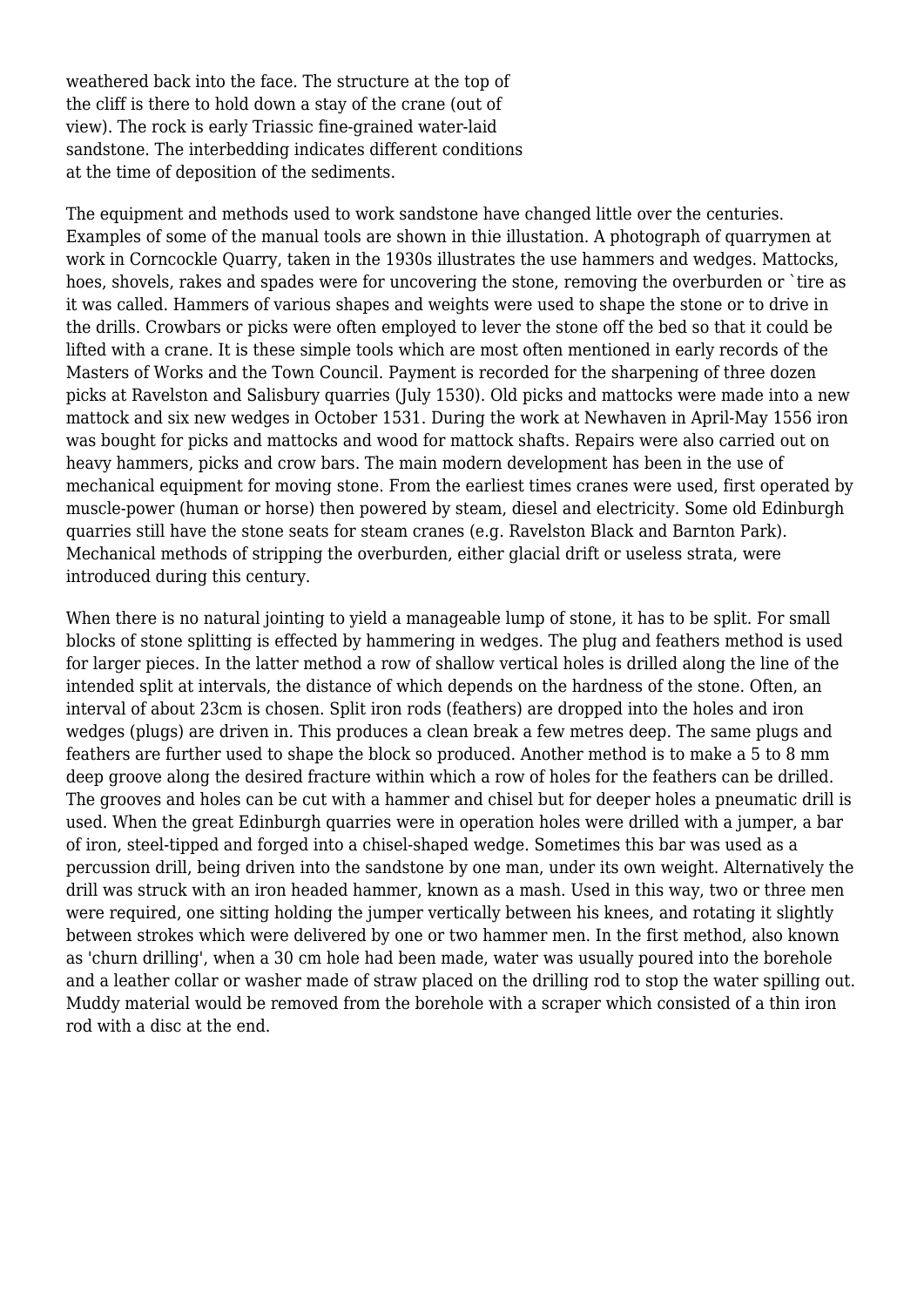

Locharbriggs Quarry. Dumfriesshire. A close-up showing the 'shot-grove' and chisel wedge method of splitting stone. Widely spaced holes are drilled and filled with black powder; once blown and the blocks dislodged, chisel wedges are driven in along planes of weakness (usually bedding planes) to further work the stone. Note the quarryman wielding the large crowbar. The Locharbriggs Sandstone Formation is of Permian age.



Locharbriggs Quarry, Dumfries. This photograph shows a general view of the working face. The sandstone was worked 'against the dip'. Situated at the top of the quarry is a regiment of modern electrically powered cranes with steel lattice jibs capable of lifting up to 150 cubic feet of stone. Blocks 12 x 6' on their natural bed could be lifted. In the foreground a block of stone is ready to be raised to the surface for cutting and dressing. An LMS wagon can just be discerned in the background, a reminder that stone was transported by railway directly from the quarry. BGS Photograph C3598. P000092.(1937).

When the quarry shows strong vertical joints (as in many Scottish quarries) wedges are hammered in horizontally to cleave a suitably sized block from the face enough to allow the attachment of a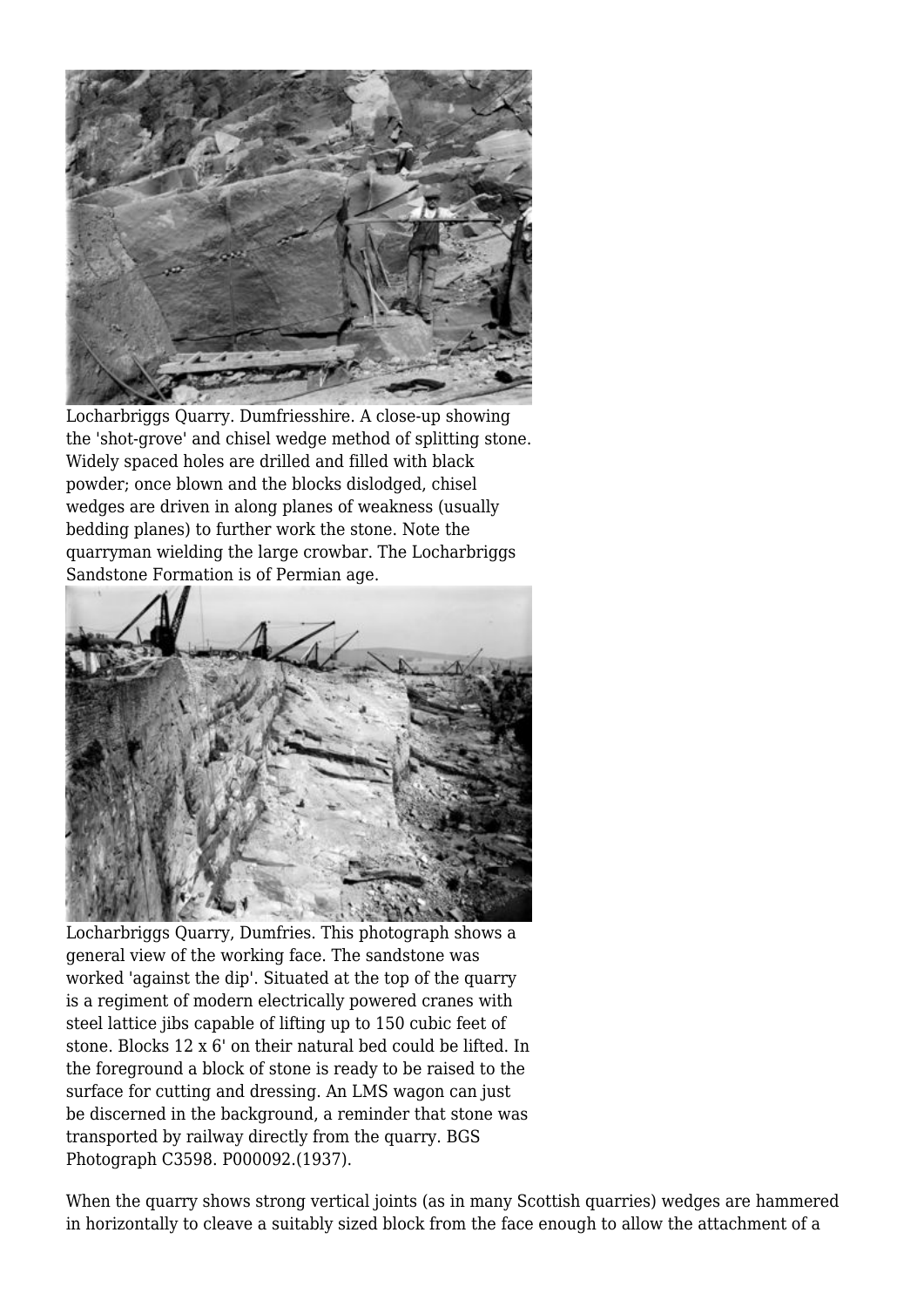chain. A crane at the quarryhead can then be used to pull the block free. Sometimes a small charge of black powder is used to split a stone. Whatever the nature of the stone it is essential that it be carefully handled both during and after quarrying. Large charges of explosive are rarely used when regularly shaped building stone is required. The use of excessive explosive produces minute cracks in the rock into which water may enter to accelerate the decay of the stone. Even a dropped or knocked stone may develop scaling at the site of the shock when the stone is exposed to weathering. In their hey-day, most of Edinburgh's sandstone quarries used little blasting powder. For example, in 1835 Smith noted that at Craigleith:

#### '**On an average 25 pounds will cover the annual use of gunpowder'.**

When powder was used it was generally to bring down stone to be used for rubble work. A tool called a reamer is used to cut a groove down each side of a previously drilled shot hole in the direction of the desired break and the elongated hole is then charged and fired. Coarse-grained black powder is preferred to other blasting agents (e.g. dynamite) since it acts more slowly and less shattering is produced.Generally the use of gunpowder was not popular in sandstone quarries. James Gowans introduced a new technique which was said to be an improvement on the traditional wedging method at his quarry at Redhall in about 1850. A row of 7.5 to 10cm diameter holes of considerable depth was drilled at a suitable distance from the quarry face. These were then charged with gunpowder and fired simultaneously by an electric battery. The method produced a large amount of stone cheaply. An alternative method of blasting used more recently in some Scottish quarries (e.g. Locharbriggs and the new Dunmore quarries) uses the rapid conversion of liquid carbon dioxide into a gas to produce the relatively slow heaving action necessary to move the sandstone without shattering it. This method is known as Cardox blasting.

Some quarries were worked by channelling which involved cutting a groove or channel 6m long and 3m deep along the side and back of the piece of stone which was to be extracted. Channelling was a suitable method in quarries where the beds dipped at a shallow angle. Long ago channelling was done with picks but later a specially adapted drill was able to cut a deep groove in any direction using a set of bits working by percussion. Channelling using the Ingersoll-Sargeant channelling machine was first introduced into Scotland by the owners of North Auchinlea Quarry, Motherwell and was in use by 1911. Once the channel was made the block could be split off the bed with wedges and crowbars.

Most sandstone in Scotland has been worked in open quarries. The size of stone block which the quarry can produce depends on the lifting power of available cranes. The Locharbriggs crane lifts blocks from depths of between 9 and 36 m. Occasionally stone was found at a depth where the removal of overburden proved uneconomic. In some cases the stone was considered to be valuable enough to be mined by pillar and stall methods, as at the Braidbar quarries, Giffnock where galleries about 9m high by 18m wide were opened. At Huntershill Quarry, Bishopbriggs, where galleries 15 m high were opened , sandstone was mined for more than fifty years until a serious roof fall killed five men at the beginning of this century. Sandstone was mined until more recently at Dalachy near Burntisland in Fife.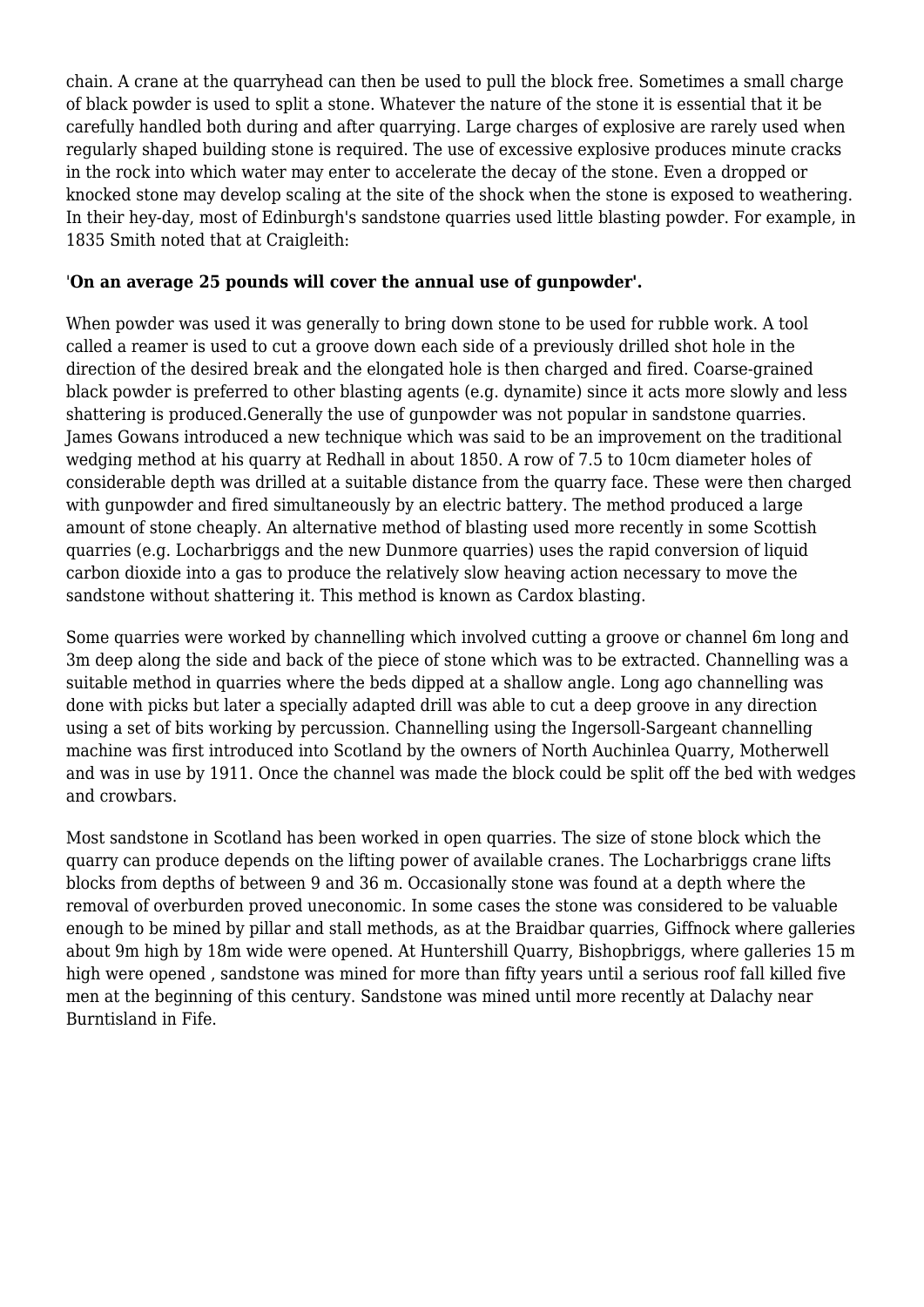

Huntershill Quarry, Bishopbriggs The Bishopbriggs Sandstone was quarried and mined in Huntershill Quarry, Bishopbriggs. The sandstone is developed as two units, the lower part 18m thick and the upper part 14m. Mining by the stoop and room (pillar and stall) commenced in the 1850s as the overburden of poor quality strata and till increased in thickness. The galleries were some 15 m high. The quarrying process was started by 'miners' who drove horizontal mines near the top of the post (bed). Quarrymen then wrought downwards from the mines, a few feet of solid sandstone being left to support the roof. Mining continued until about 1907 when a serious roof fall killed 5 men. BGS Photograph C2417 P000050. (c.1908).

It has been estimated that more than three tonnes of stone have to be quarried to produce one tonne of principal stone products. The rest (75-80%) is sorted for sale as rubble, roadstone or shivers, or rejected as spoil. Rubble was used extensively during the 19th century for the back walls, gables and internal walls of tenements and other buildings. Some quarries (e.g. Hailes) became known for the high quality of the rubble produced. Today there is little demand for rubble in modern building work although ornamental rubble walls are still built. The principal stone lifted from the quarry is often 'blocked' (cut to roughly rectangular shape) for immediate sale or transported to dressing sheds.

It is in the finishing of building stone that the main cost lies. Until quite recently the roughly shaped stone which left the quarry was hand-dressed. Sometimes it was left rough on the exposed surface (rock-faced) or droved, tooled or polished with special equipment.

Stone dressing is now mostly done by machines. The irregular lump from the quarry is first cut into slabs with a frame saw. This saw has a rectangular horizontal frame suspended by rods holding several parallel steel blades from 76-150mm (3-6") deep, 5mm (3/16") thick and 2 - 4.5m (6-15 feet) long. These blades are at adjustable distances from each other and are driven backwards and forwards to cut the stone. Water, together with an abrasive, which may be sand, steel shot or carborundum to help the cutting process, is sprayed over the cuts. In order to cut the remaining faces on the stone the slabs may then be clamped to a moving table which feeds them against one or two revolving circular saw blades, the tips of which may have small diamonds set into their edges. More accurate, though slower cutting work is done with a carborundum rimmed steel blade. Water has to be fed on to the circular blades to keep them cool. If a very fine finish is required, relatively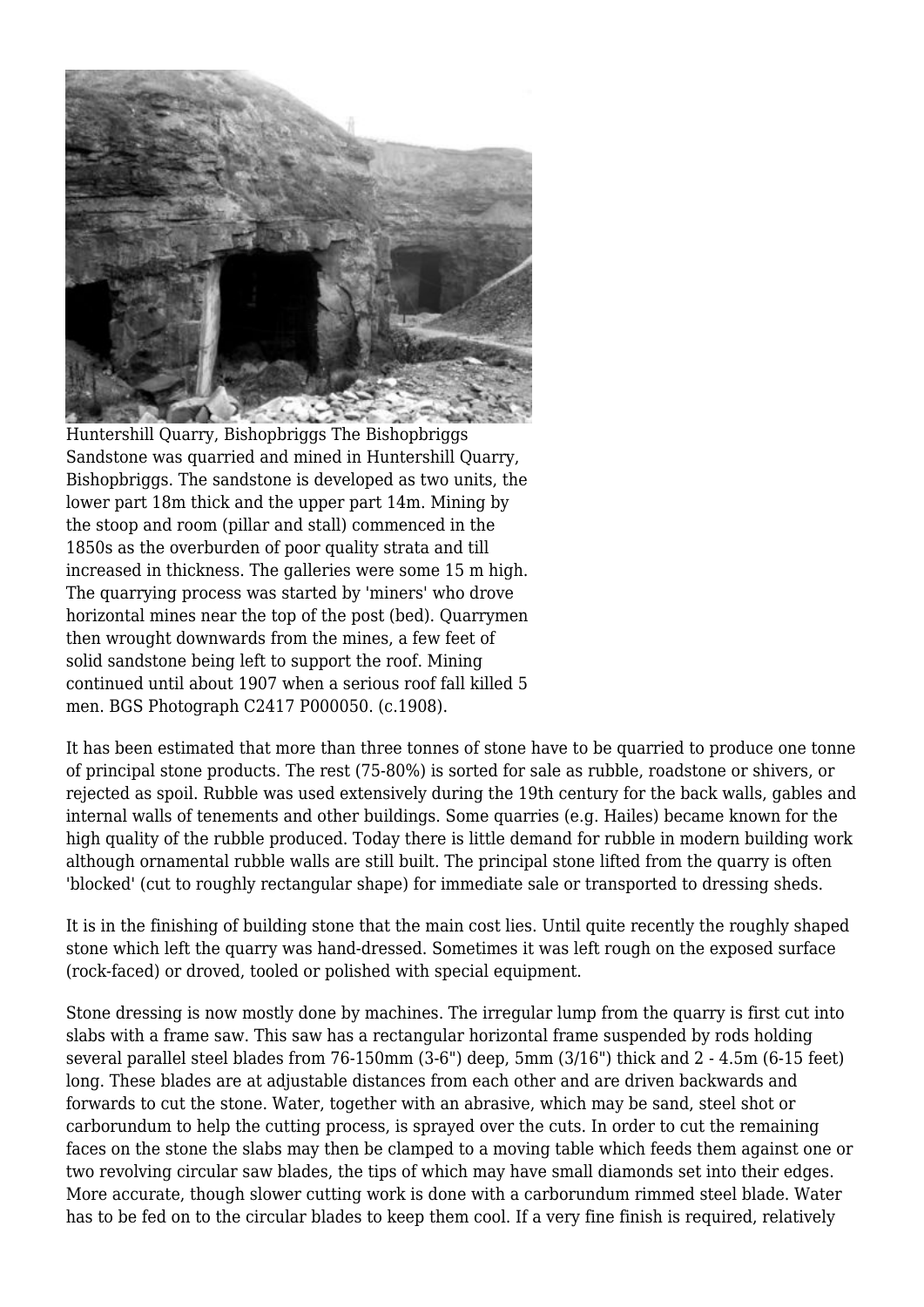expensive wire sawing methods are employed. Wire saws (single or multi-wire) are used with water and an abrasive to cut sandstone which is mounted on a bogey. Any marks made by the cutting process can be removed by placing the stone on a rotating circular steel table. The abrasive action of carborundum, sand and water between the fixed stone and the rotating table smoothes the stone. Computer controlled profiling machines have revolutionised the 'running' of moulding in recent years.

Hand finishing, now aided by power tools such as a pneumatic hammer or pointed pick or punch, is still used to remove final rough edges or to texture the stone. Compressed air and abrasives are also used for texturing. Hand work on a bench is still very important in the repair and replacement of carved stone in old buildings where the work can only be partly done mechanically.

#### **Organisation of work**

Accounts of early building in Scotland provide little information about the organisation of quarrying. Certainly detail is much scarcer than in English documents. Some information comes from the building accounts for larger works like Holyrood Palace, Edinburgh Castle and Parliament House. From the 16th century onwards the Town Council records are helpful. Almost certainly the first large-scale widespread quarrying in Scotland took place in Roman times when the Roman Army had its specialist quadratarii or stone cutters. More notable examples of Roman masonry above the ground north of Hadrian's Wall include Cramond Fort and Bearsden Bathhouse. In mediaeval times, abbeys and castles were very often built from locally quarried stone. An example is **Craigmillar Castle** which must have required large supplies of local stone. In the few surviving early accounts little is said about transport of stone which suggests that many Scottish buildings used local stone. However, even in 16th century Edinburgh, when major work was being undertaken at Holyrood Palace stone was brought from as far away as Cramond, Barnbougle and Queensferry and even from Culross in Fife. Quarries near these coastal villages supplied stone which was transported by ship to Leith and thence to **Holyrood Palace** [146] or **Edinburgh Castle** [9]. Transport costs could be a significant factor in the price of Edinburgh building stones. The cost of carting or sledging stone from the quarry to the building site could be almost as much as the cost of winning the stone at the quarry face (e.g. Ravelston).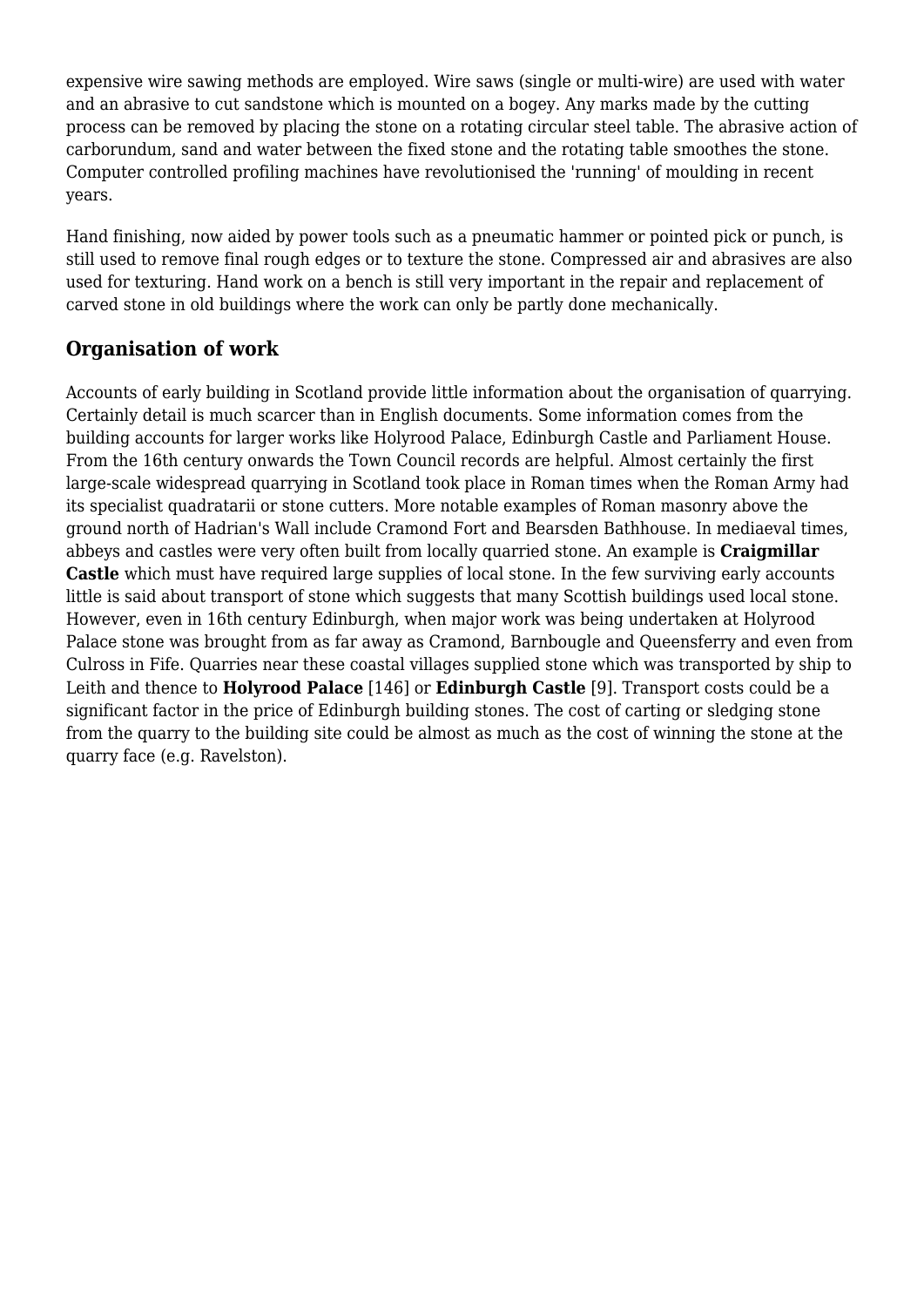

Old College, South Bridge, Edinburgh. Built of Craigleith sandstone.

In the early days of quarrying in Edinburgh the demand was mainly for rubble which was used in the Old Town tenements. These comparatively small stones could be supplied from local quarries where the depth of working was not great (e.g. Bruntsfield, Quarry Holes and Society). In the 17th century prestigious buildings in the Old Town, such as Heriot's Hospital (**George Heriot's School**) [33] and **Parliament House** [21] and the great undertakings of the New Town in the late 18th century, such as **Register House** [128] and the **Old College of the University of Edinburgh** [28], demanded stone of consistent size, colour, durability and quantity which the small-scale workings could not supply. It was then that the great quarries of Craigleith and Ravelston came into full production as the thickness of the beds in these quarries was sufficiently great to provide the large ashlar blocks which these buildings demanded as well as abundant rubble for wall cores. Indeed it was said that Craigleith quarry could produce stone of any size providing there was powerful enough machinery to move it.

Quarries were often worked by groups of men ('marrows'). For example, 24 workmen and 7 quarriers were paid for a week's work in May 1529 but they worked four quarries during the course of the week, namely Salisbury, Ravelston, Leith Hill and a quarry at Culross. Sometimes the work involved the clearing ('redding') of the quarry as well as `putting down' the stones ready for use at Holyrood. These men probably worked in small groups to enable the quarry face to be developed in a series of short lengths, each of which was in advance of the next. The vertical face was probably divided into a series of terraces, as at Clashach, Corsehill and Locharbriggs today, so that the whole face was carried back uniformly. The number of men working at a quarry at any time depended on the demand for stone for a particular building and the number employed could fluctuate according to the season. Most, though not all, work was carried on in the surnrner months and the shorter winter day was reflected in a reduced wage for quarriers as it was for masons.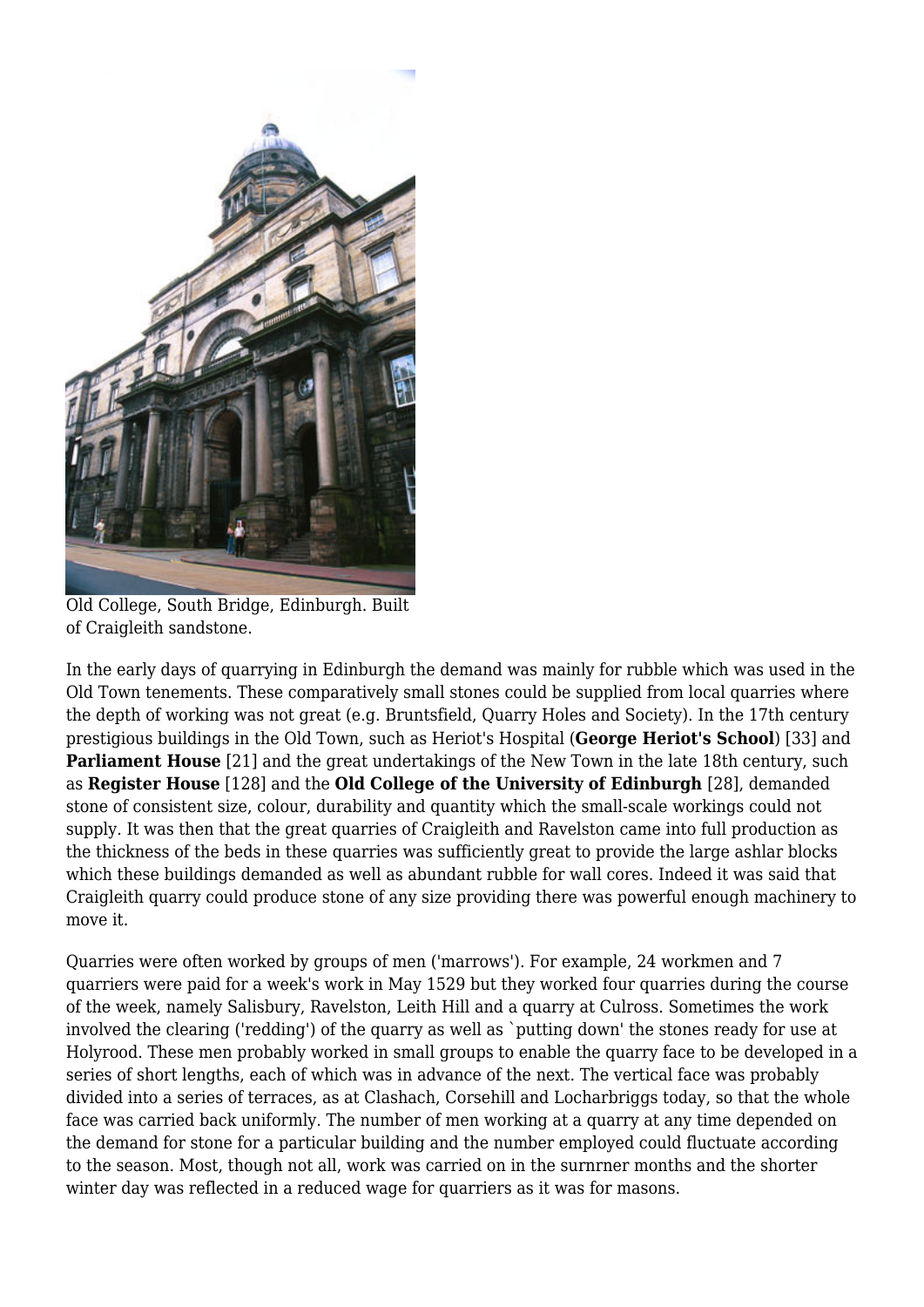The length of working day for quarriers was probably the same as that for masons. In Edinburgh during summer-time in the early 16th century quarriers worked from 5 am to 7 pm. A two hour break was taken at midday and two short breaks observed of half-an-hour for breakfast (`disjune') and, except in the depths of winter, another half-hour afternoon break for `nunshankis'. In winter they worked from dawn to 11.30 am then from 1 pm till dusk. By the 18th century summer hours had been reduced to 6 am to 7 pm with one hour for breakfast and another for lunch. Pay day was Saturday.

#### **The workmen**

In Scotland there was less distinction between the different types of stone workers than in England. The work of winning stone was undertaken by men variously described as quarriers or workmen. It seems that those described as quarriers were the skilled men with whom the masters of works made the contracts to quarry specified amounts of stone. Workmen did the labouring. Often the men who quarried the stone also did some of the shaping. Sometimes quarriers may have moved up the social scale to become masons who were members of a trade. (e.g. John Merlion, a quarrier at Barnbougle in July 1535 was described as a mason working at the kitchen of Holyrood Palace in August 1538). This was certainly the case with one of the few stone cutters to achieve fame, Hugh Miller, who began his working life as a quarryman in February 1820 in the Cromarty quarries.

"It was the necessity which made me a quarrier that taught me to be a geologist."

His first job as a quarryman was to 'red up' the quarry, using a shovel to move loose rocks which obscured the working face. This done,

#### '**Picks and wedges, and levers, were applied by my brother-workmen; and, simple and rude as I had been accustomed to regard these implements, I found much to learn in the way of using them'**

When these simple methods failed gunpowder was used. 'We had a few capital shots: the fragments flew in every direction Miller provides a glimpse of an aspect of the skilled quarrier and mason's life which must have applied throughout many parts of Scotland for hundreds of years. Shortage of work often led to these men travelling around the country to where major building work was being undertaken. In Miller's case it was to Cononside then later to Edinburgh where work on Niddrie House took place during the building boom of the mid-1820s. In these travels Miller experienced the hard life of the barrack, or workman's lodging.

Most quarrymen were probably illiterate so it is hardly surprising that we have few accounts of what it was like to work in a quarry when stone was won by human muscle. However, in addition to the writings of Hugh Miller, there is the autobiography of Alexander Somerville, born in East Lothian in 1811. In the course of a very varied life he spent some time in 1830 as a labourer in the Pan Doocot (Dovecot) quarry in East Lothian. Here, stone was quarried for the new Cove Harbour then being built 3 km away. The labourers cut the stone from the quarry face and the masons then hewed the stone blocks into shape. According to Somerville the masons looked down on their assistants, who did not have a trade, and treated them very badly to the extent of striking them at small provocation.

Life for stone workers was never very healthy as the comments about respiratory problems at Craigleith Quarry make clear. It was probably slightly healthier for the quarriers than the masons as the former worked in the open air while the latter, working in groups as at Holyrood in February 1530, dressed stone in sheds or lodges in which much dust was created.

Retrieved from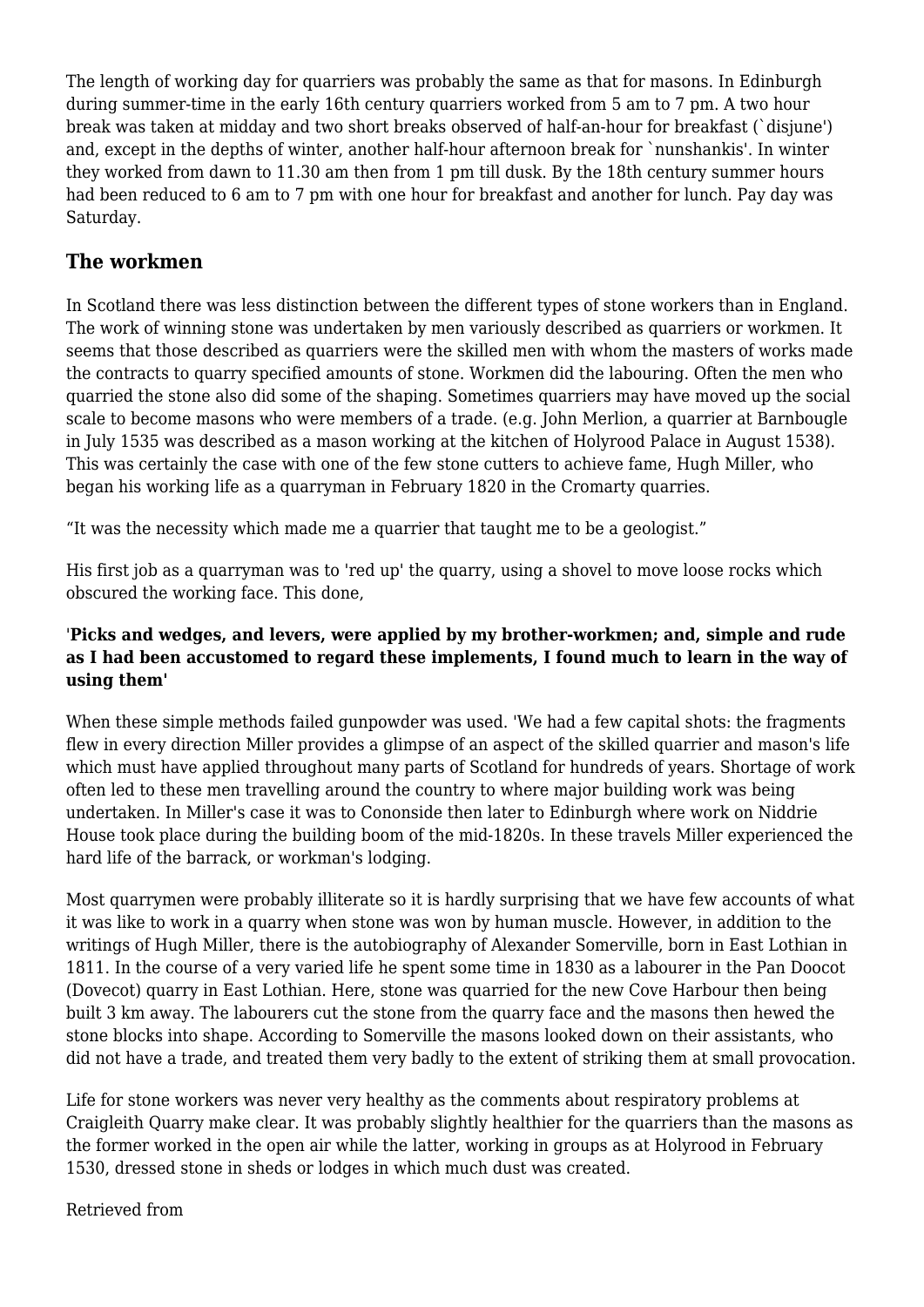'[http://earthwise.bgs.ac.uk/index.php?title=Building\\_stones\\_of\\_Edinburgh:\\_quarrying\\_methods&oldi](http://earthwise.bgs.ac.uk/index.php?title=Building_stones_of_Edinburgh:_quarrying_methods&oldid=23533)  $d=23533'$ [Category](http://earthwise.bgs.ac.uk/index.php/Special:Categories):

• [Mineral resources](http://earthwise.bgs.ac.uk/index.php/Category:Mineral_resources)

### **Navigation menu**

#### **Personal tools**

- Not logged in
- [Talk](http://earthwise.bgs.ac.uk/index.php/Special:MyTalk)
- [Contributions](http://earthwise.bgs.ac.uk/index.php/Special:MyContributions)
- [Log in](http://earthwise.bgs.ac.uk/index.php?title=Special:UserLogin&returnto=Building+stones+of+Edinburgh%3A+quarrying+methods&returntoquery=action%3Dmpdf)
- [Request account](http://earthwise.bgs.ac.uk/index.php/Special:RequestAccount)

#### **Namespaces**

- [Page](http://earthwise.bgs.ac.uk/index.php/Building_stones_of_Edinburgh:_quarrying_methods)
- [Discussion](http://earthwise.bgs.ac.uk/index.php?title=Talk:Building_stones_of_Edinburgh:_quarrying_methods&action=edit&redlink=1)

 $\Box$ 

#### **Variants**

#### **Views**

- [Read](http://earthwise.bgs.ac.uk/index.php/Building_stones_of_Edinburgh:_quarrying_methods)
- [Edit](http://earthwise.bgs.ac.uk/index.php?title=Building_stones_of_Edinburgh:_quarrying_methods&action=edit)
- [View history](http://earthwise.bgs.ac.uk/index.php?title=Building_stones_of_Edinburgh:_quarrying_methods&action=history)
- [PDF Export](http://earthwise.bgs.ac.uk/index.php?title=Building_stones_of_Edinburgh:_quarrying_methods&action=mpdf)

 $\overline{\phantom{a}}$ 

#### **More**

#### **Search**

Search  $\|$  Go

### **Navigation**

- [Main page](http://earthwise.bgs.ac.uk/index.php/Main_Page)
- [Recent changes](http://earthwise.bgs.ac.uk/index.php/Special:RecentChanges)
- [Random page](http://earthwise.bgs.ac.uk/index.php/Special:Random)
- [Help about MediaWiki](https://www.mediawiki.org/wiki/Special:MyLanguage/Help:Contents)